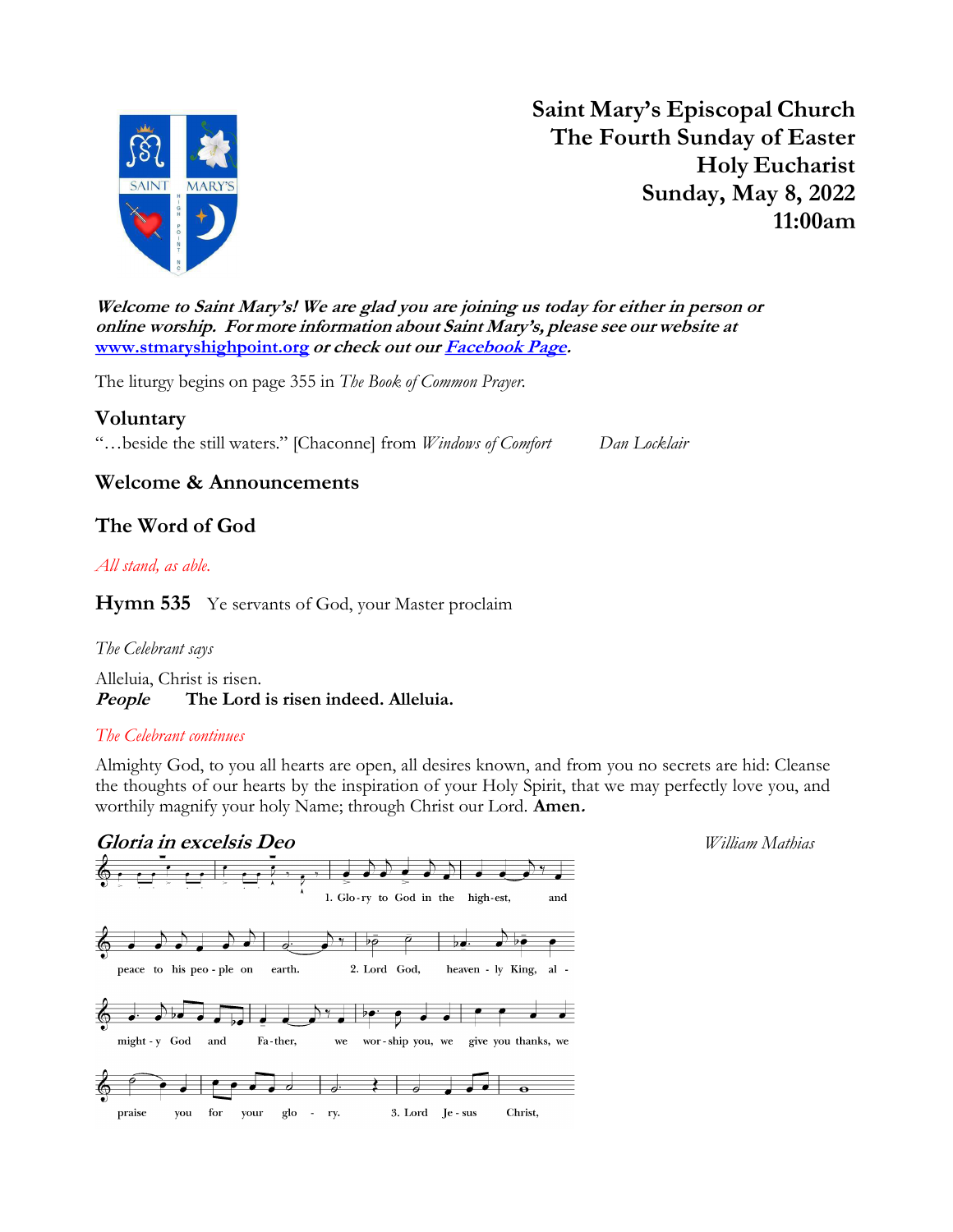

## The Collect of the Day p. 225

| Celebrant | The Lord be with you. |
|-----------|-----------------------|
| People    | And also with you.    |
| Celebrant | Let us pray.          |

O God, whose Son Jesus is the good shepherd of your people: Grant that when we hear his voice we may know him who calls us each by name, and follow where he leads; who, with you and the Holy Spirit, lives and reigns, one God, for ever and ever. Amen.

Children depart for Children's Chapel.

The Lessons *All are seated.* 

## A reading from The Acts of the Apostles 9:36-43

Now in Joppa there was a disciple whose name was Tabitha, which in Greek is Dorcas. She was devoted to good works and acts of charity. At that time she became ill and died. When they had washed her, they laid her in a room upstairs. Since Lydda was near Joppa, the disciples, who heard that Peter was there, sent two men to him with the request, "Please come to us without delay." So Peter got up and went with them; and when he arrived, they took him to the room upstairs. All the widows stood beside him, weeping and showing tunics and other clothing that Dorcas had made while she was with them. Peter put all of them outside, and then he knelt down and prayed. He turned to the body and said, "Tabitha,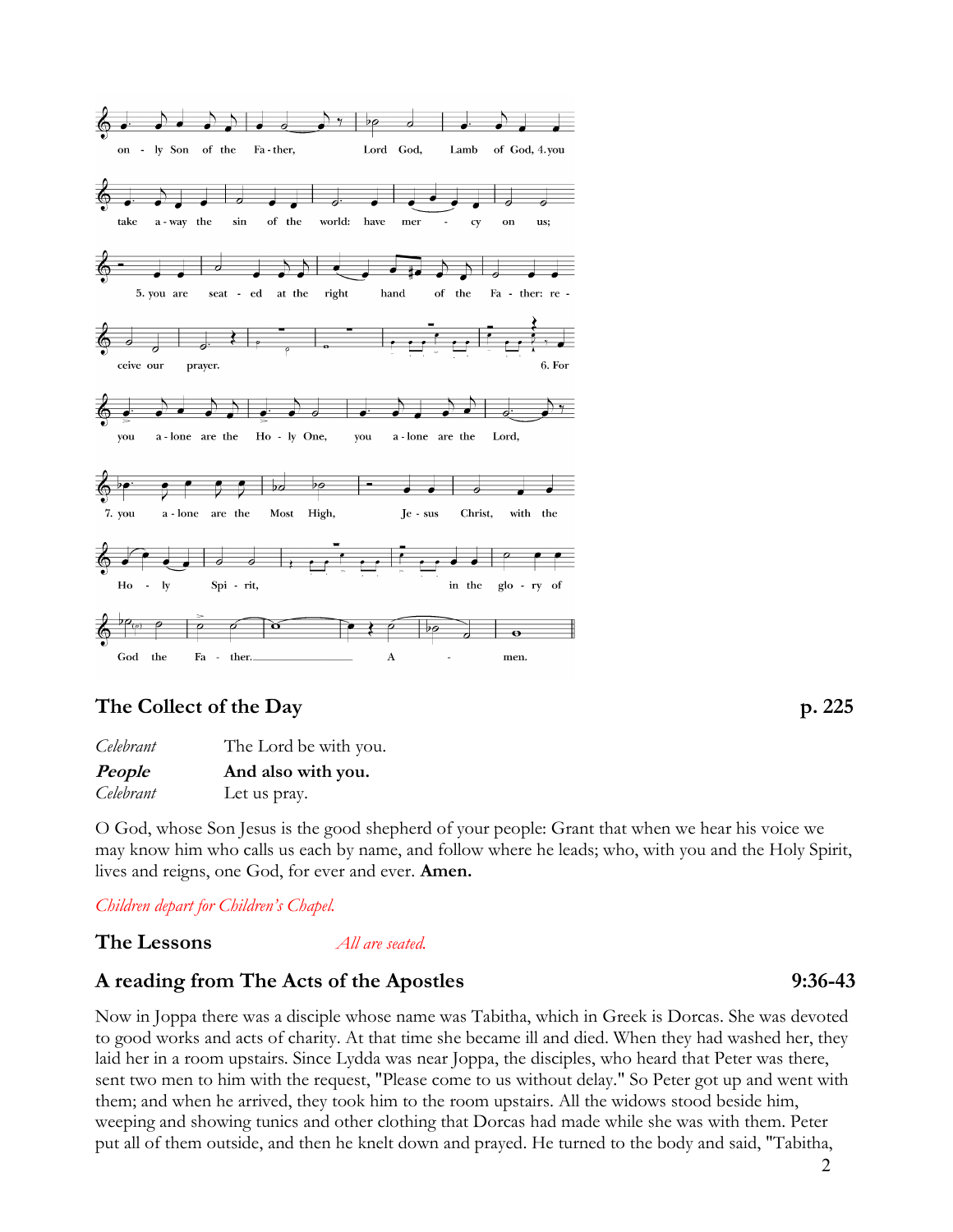get up." Then she opened her eyes, and seeing Peter, she sat up. He gave her his hand and helped her up. Then calling the saints and widows, he showed her to be alive. This became known throughout Joppa, and many believed in the Lord. Meanwhile he stayed in Joppa for some time with a certain Simon, a tanner.

Reader The Word of the Lord.<br>**People** Thanks be to God. Thanks be to God.

**Psalm 23** Dominus regit me Chant: William Marsh



1 The LORD is my shepherd; \* I shall not be in want.

- 2 He makes me lie down in green pastures \* and leads me beside still waters. Refrain
- 3 He revives my soul \* and guides me along right pathways for his Name's sake.
- 4 Though I walk through the valley of the shadow of death, I shall fear no evil; \* for you are with me;

your rod and your staff, they comfort me. Refrain

- 5 You spread a table before me in the presence of those who trouble me; \* you have anointed my head with oil, and my cup is running over.
- 6 Surely your goodness and mercy shall follow me all the days of my life, \* and I will dwell in the house of the LORD for ever. Refrain

### All repeat the Refrain.

## A Reading from the Revelation of John 7:9-17

I looked, and there was a great multitude that no one could count, from every nation, from all tribes and peoples and languages, standing before the throne and before the Lamb, robed in white, with palm branches in their hands. They cried out in a loud voice, saying,

"Salvation belongs to our God who is seated on the throne, and to the Lamb!" And all the angels stood around the throne and around the elders and the four living creatures, and they fell on their faces before the throne and worshiped God, singing,

"Amen! Blessing and glory and wisdom and thanksgiving and honor and power and might be to our God forever and ever! Amen."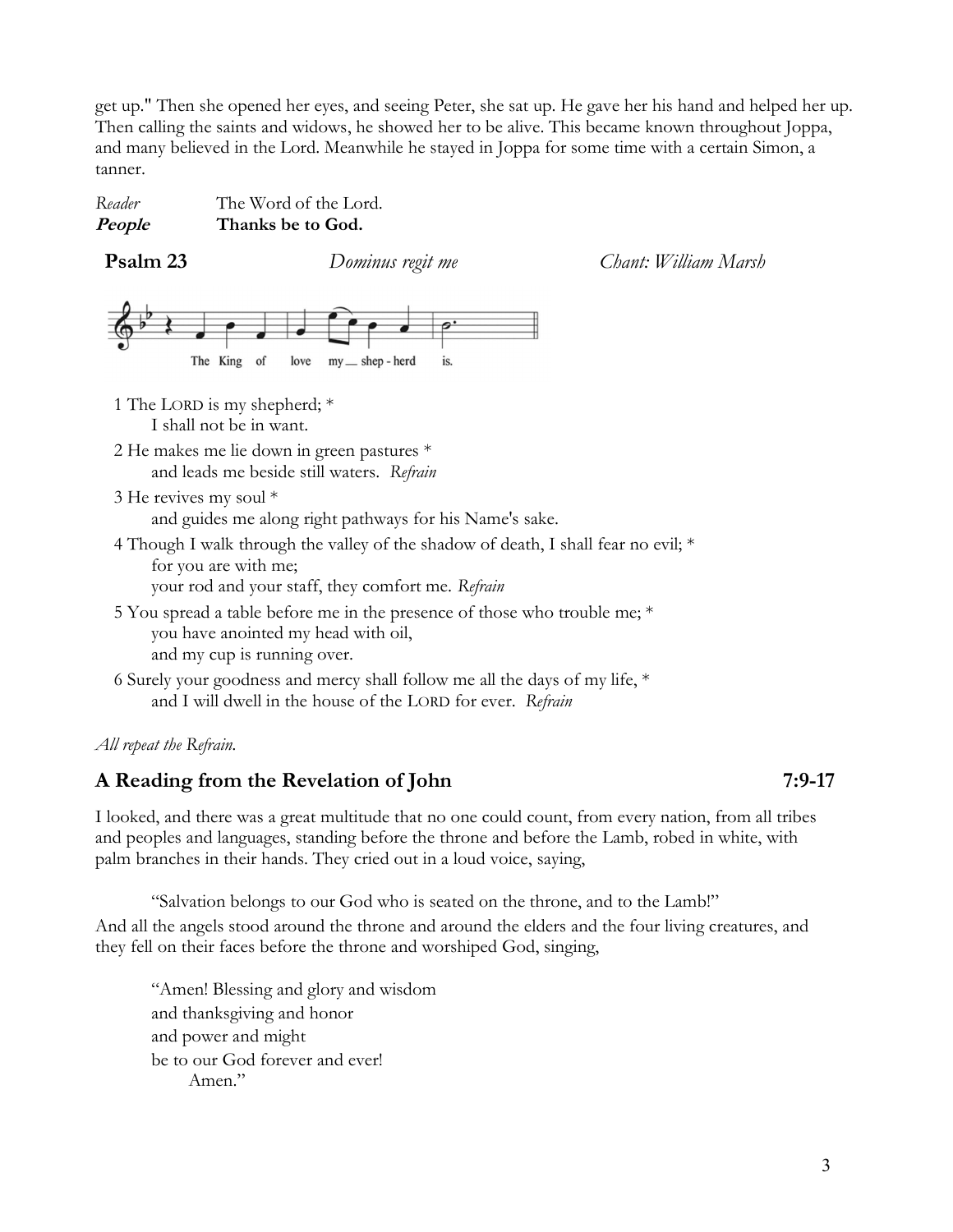Then one of the elders addressed me, saying, "Who are these, robed in white, and where have they come from?" I said to him, "Sir, you are the one that knows." Then he said to me, "These are they who have come out of the great ordeal; they have washed their robes and made them white in the blood of the Lamb.

For this reason they are before the throne of God, and worship him day and night within his temple, and the one who is seated on the throne will shelter them. They will hunger no more, and thirst no more; the sun will not strike them, nor any scorching heat; for the Lamb at the center of the throne will be their shepherd, and he will guide them to springs of the water of life, and God will wipe away every tear from their eyes."

Reader The Word of the Lord. People Thanks be to God.

Please stand, as you are able. The choir sings the refrain, then all repeat.

## Alleluia



Choir

I am the Good Shepherd. I know my own and my own know me.

## All sing Alleluia.

## The Gospel John 10:22-30

Gospeller The Holy Gospel of our Lord Jesus Christ according to John. People Glory to you, Lord Christ.

At that time the festival of the Dedication took place in Jerusalem. It was winter, and Jesus was walking in the temple, in the portico of Solomon. So the Jews gathered around him and said to him, "How long will you keep us in suspense? If you are the Messiah, tell us plainly." Jesus answered, "I have told you, and you do not believe. The works that I do in my Father's name testify to me; but you do not believe, because you do not belong to my sheep. My sheep hear my voice. I know them, and they follow me. I give them eternal life, and they will never perish. No one will snatch them out of my hand. What my Father has given me is greater than all else, and no one can snatch it out of the Father's hand. The Father and I are one."

Gospeller The Gospel of the Lord. People Praise to you, Lord Christ.

The Sermon *All are seated*. The Rev'd Gus Chrysson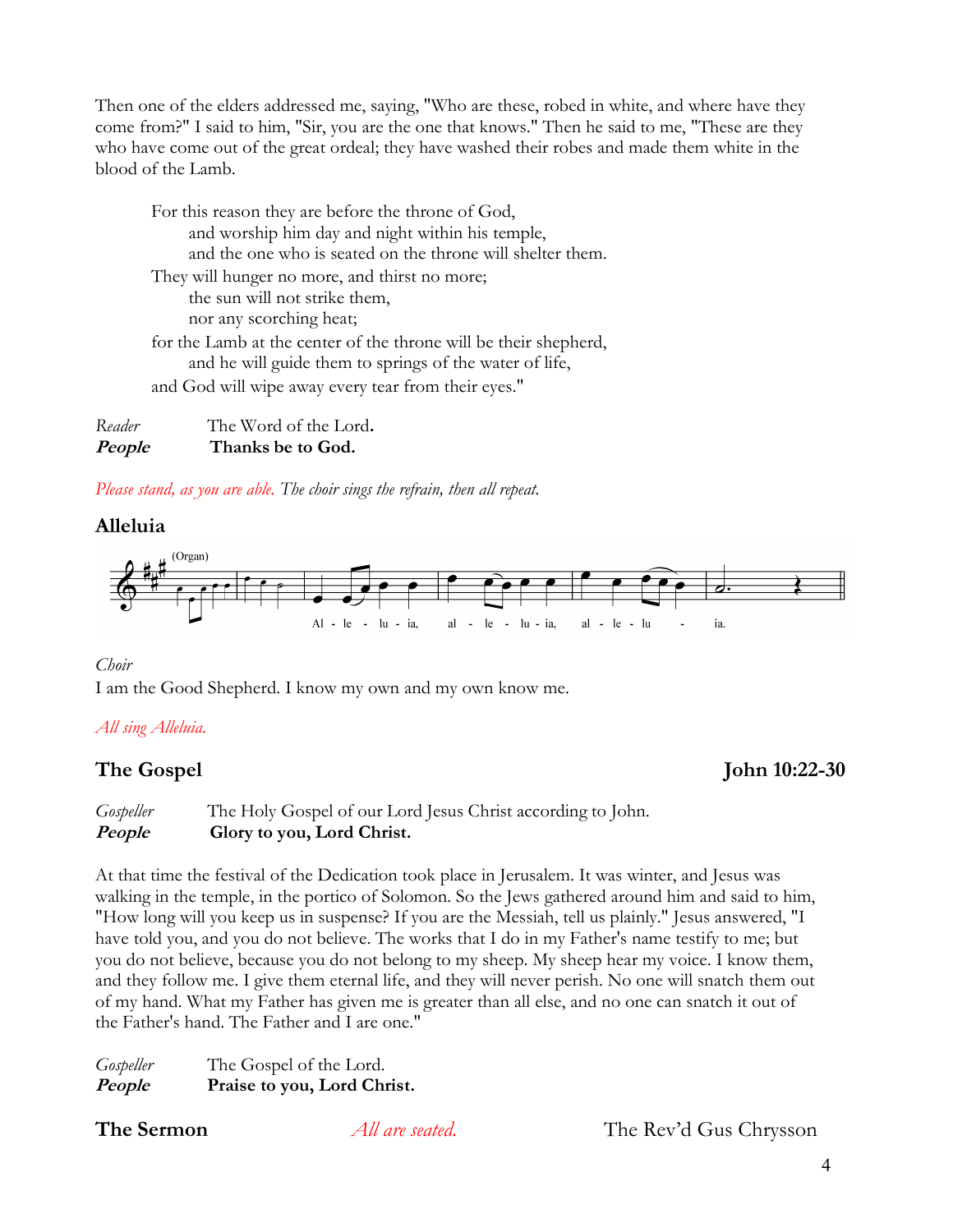#### All stand and say together

### The Nicene Creed p. 358

We believe in one God, the Father, the Almighty, maker of heaven and earth, of all that is, seen and unseen. We believe in one Lord, Jesus Christ, the only Son of God, eternally begotten of the Father, God from God, Light from Light, true God from true God, begotten, not made, of one Being with the Father. Through him all things were made. For us and for our salvation he came down from heaven: by the power of the Holy Spirit he became incarnate from the Virgin Mary, and was made man. For our sake he was crucified under Pontius Pilate; he suffered death and was buried. On the third day he rose again in accordance with the Scriptures; he ascended into heaven and is seated at the right hand of the Father. He will come again in glory to judge the living and the dead, and his kingdom will have no end. We believe in the Holy Spirit, the Lord, the giver of life, who proceeds from the Father and the Son. With the Father and the Son he is worshiped and glorified. He has spoken through the Prophets. We believe in one holy catholic and apostolic Church. We acknowledge one baptism for the forgiveness of sins. We look for the resurrection of the dead, and the life of the world to come. Amen.

## Prayers of the People

Let us pray for the Church and for the world.

Grant, Almighty God, that all who confess your Name may be united in your truth, live together in your love, and reveal your glory in the world. We pray for Eglise Anglicane du Rwanda, our companion dioceses of Botswana and Costa Rica, St. Matthew's, Hillsborough, St. Mark's, Huntersville.

Silence

Lord, in your mercy Hear our prayer.

Guide the people of this land, and of all the nations, in the ways of justice and peace; that we may honor one another and serve the common good.

Silence

Lord, in your mercy Hear our prayer.

Give us all a reverence for the earth as your own creation, that we may use its resources rightly in the service of others and to your honor and glory.

Silence

Lord, in your mercy Hear our prayer.

Bless all whose lives are closely linked with ours, and grant that we may serve Christ in them, and love one another as he loves us.

Silence

Lord, in your mercy Hear our prayer.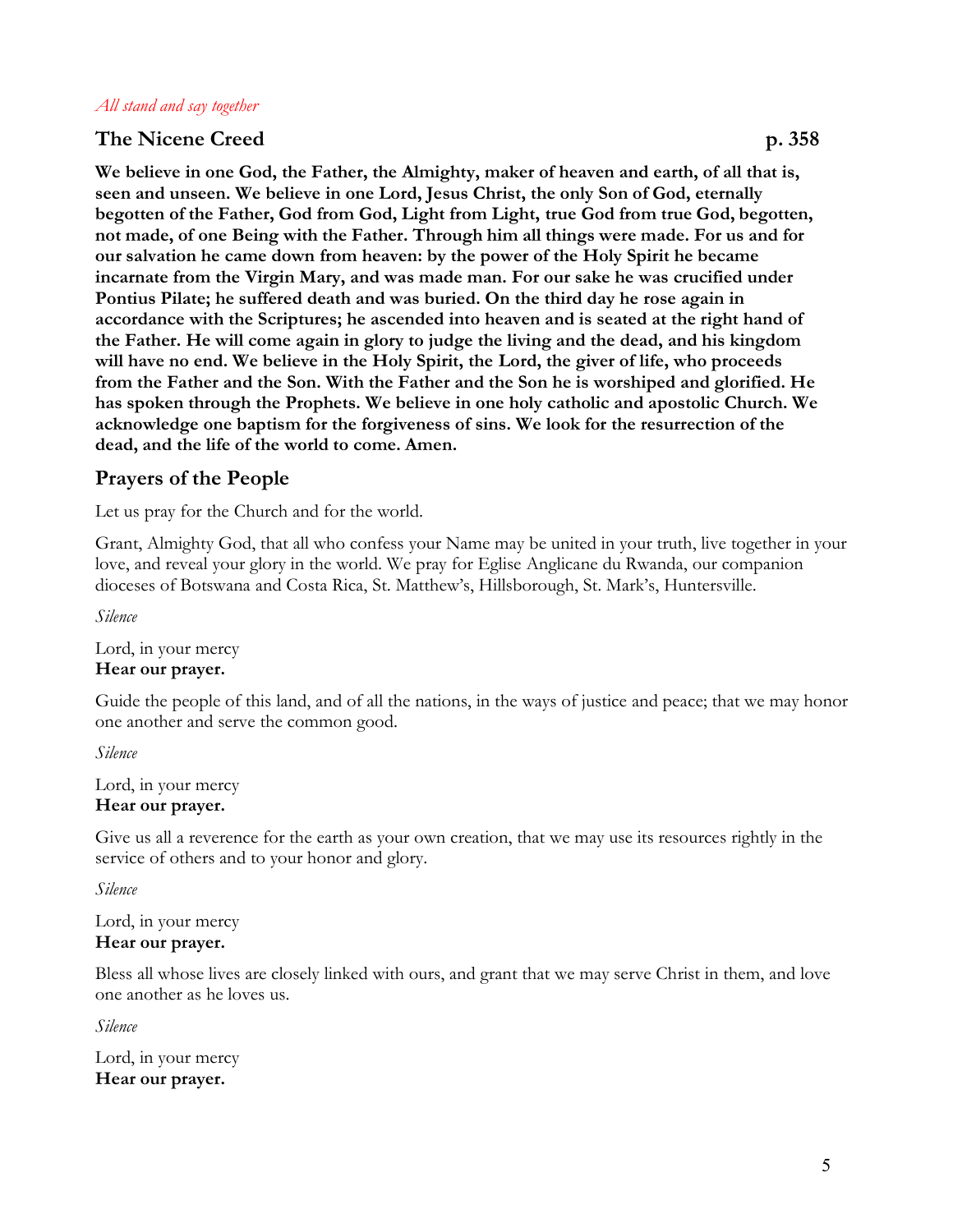Comfort and heal all those who suffer in body, mind, or spirit; especially Llewjean, Trish, Thea, Jeanette, Neil, Nina, Mary, Alicia, Debbie, Steve, Megan, Jerri, Elizabeth, Richard, Lee, give them courage and hope in their troubles, and bring them the joy of your salvation.

Silence

Lord, in your mercy Hear our prayer.

We commend to your mercy all who have died, especially Ernie Miller, that your will for them may be fulfilled; and we pray that we may share with all your saints in your eternal kingdom.

Silence

Lord, in your mercy Hear our prayer.

The Celebrant adds a concluding Collect.

Silence

The Celebrant says Let us confess our sins against God and our neighbor.

Silence may be kept.

## Minister and People

Most merciful God, we confess that we have sinned against you in thought, word, and deed, by what we have done, and by what we have left undone. We have not loved you with our whole heart; we have not loved our neighbors as ourselves. We are truly sorry and we humbly repent. For the sake of your Son Jesus Christ, have mercy on us and forgive us; that we may delight in your will, and walk in your ways, to the glory of your Name. Amen.

## Standing, the Celebrant says

Almighty God have mercy on you, forgive you all your sins through our Lord Jesus Christ, strengthen you in all goodness, and by the power of the Holy Spirit keep you in eternal life. **Amen.** 

## The Peace All stand. p. 360

Celebrant The peace of the Lord be always with you. People And also with you.

Then the Ministers and the People may greet one another in the name of the Lord.

## The Holy Communion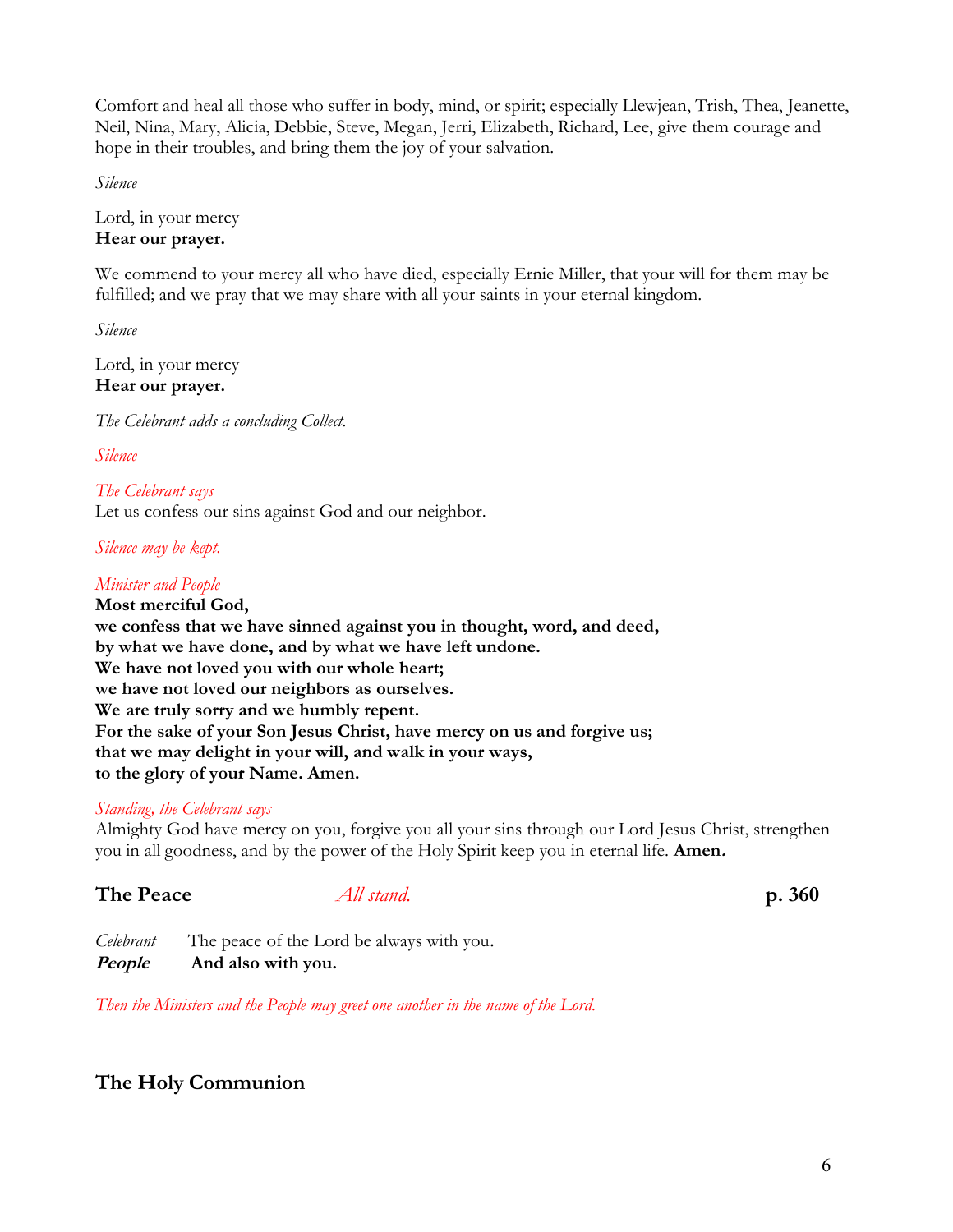## 7

I sat down under his shadow with great delight, and his fruit was sweet to my taste. He brought me to the banqueting house, and his banner over me was love.  $\sim$  Song of Solomon II

Scan this QR code with your smart phone to give or to make a pledge payment. We appreciate your support of St. Mary's and our parish's ministries which serve our community and beyond.

# The Great Thanksgiving

# Eucharistic Prayer B p. 361

| Celebrant | The Lord be with you.                      |
|-----------|--------------------------------------------|
| People    | And also with you.                         |
| Celebrant | Lift up your hearts.                       |
| People    | We lift them to the Lord.                  |
| Celebrant | Let us give thanks to the Lord our God.    |
| People    | It is right to give him thanks and praise. |

## The Celebrant continues

It is right, and a good and joyful thing, always and everywhere to give thanks to you, Father Almighty, Creator of heaven and earth;

## The Celebrant prays the appointed Proper Preface.

Therefore we praise you, joining our voices with Angels and Archangels and with all the company of heaven, who for ever sing this hymn to proclaim the glory of your Name:

 $_{\rm who}$ 

ρ

#### Sanctus & Benedictus qui venit Villiam Mathias  $H_0$  $1y,$  $\mathbf{ho}$ ly, Lord,  ${\bf ho}$  $\mathbb{Z}^2$ ly God of power and might, 孟 Ì  $\frac{1}{2}$ heaven and earth are  $\operatorname{\textsf{full}}$ of your glo - ry. Ho-san-na in the

high - est. **Bless**  $\mathbb{L}$  $\operatorname{\sf ed}$  $\mathbf{is}$  ${\bf he}$ 



The people kneel as able.



**Offertory** Edward Bairstow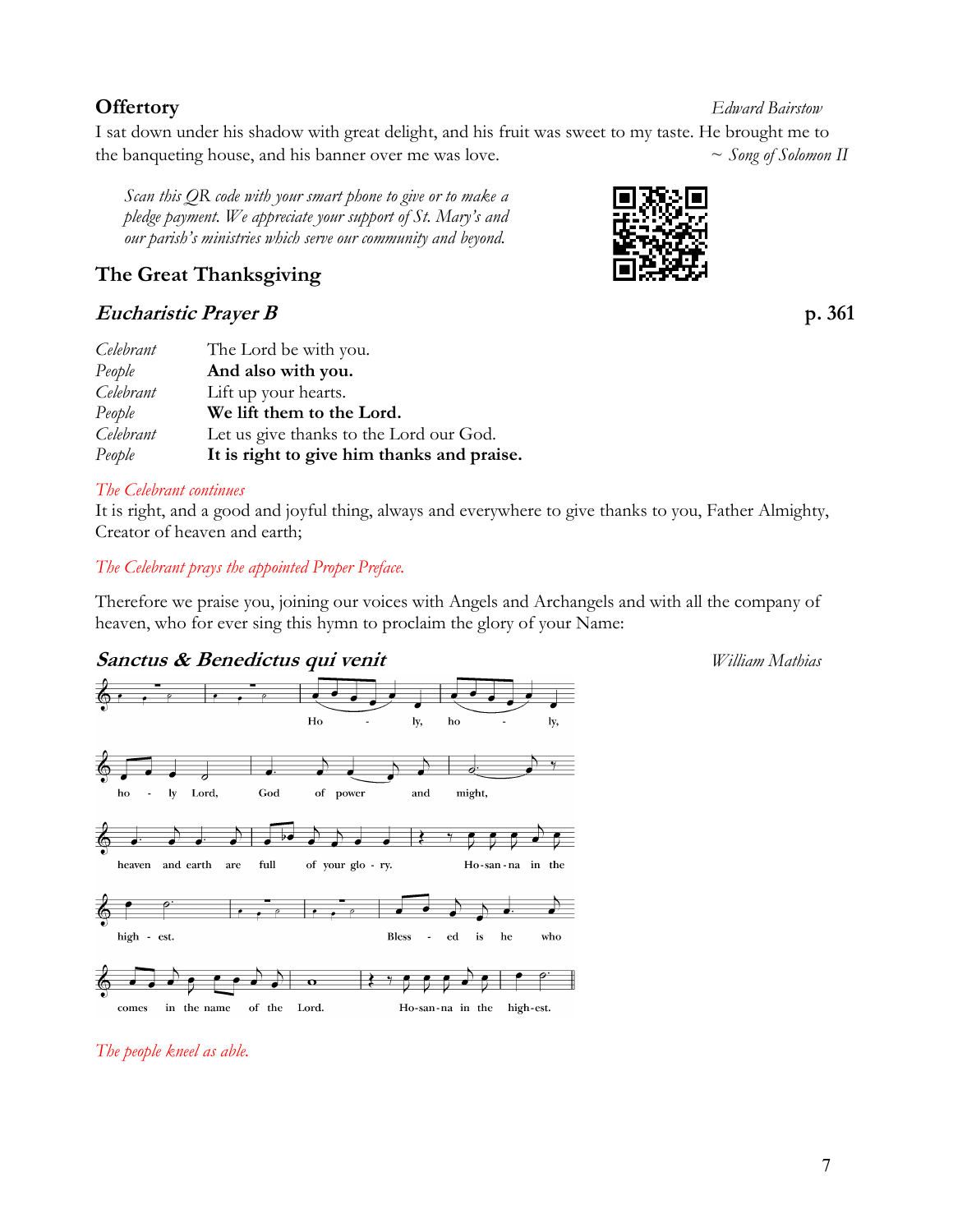#### Then the Celebrant continues

We give thanks to you, O God, for the goodness and love which you have made known to us in creation; in the calling of Israel to be your people; in your Word spoken through the prophets; and above all in the Word made flesh, Jesus, your Son. For in these last days you sent him to be incarnate from the Virgin Mary, to be the Savior and Redeemer of the world. In him, you have delivered us from evil, and made us worthy to stand before you. In him, you have brought us out of error into truth, out of sin into righteousness, out of death into life.

On the night before he died for us, our Lord Jesus Christ took bread; and when he had given thanks to you, he broke it, and gave it to his disciples, and said, "Take, eat: This is my Body, which is given for you. Do this for the remembrance of me." After supper he took the cup of wine; and when he had given thanks, he gave it to them, and said, "Drink this, all of you: This is my Blood of the new Covenant, which is shed for you and for many for the forgiveness of sins. Whenever you drink it, do this for the remembrance of me."

Therefore, according to his command, O Father,



#### The Celebrant continues

And we offer our sacrifice of praise and thanksgiving to you, O Lord of all; presenting to you, from your creation, this bread and this wine. We pray you, gracious God, to send your Holy Spirit upon these gifts that they may be the Sacrament of the Body of Christ and his Blood of the new Covenant. Unite us to your Son in his sacrifice, that we may be acceptable through him, being sanctified by the Holy Spirit. In the fullness of time, put all things in subjection under your Christ, and bring us to that heavenly country where, with the Ever-Blessed Virgin Mary and all your saints, we may enter the everlasting heritage of your sons and daughters; through Jesus Christ our Lord, the firstborn of all creation, the head of the Church, and the author of our salvation. By him, and with him, and in him, in the unity of the Holy Spirit all honor and glory is yours, Almighty Father, now and for ever. **Amen.** 

Celebrant And now, as our Savior Christ has taught us, we are bold to say,

All **Our Father, who art in heaven, hallowed be thy Name, thy kingdom come, thy** will be done, on earth as it is in heaven. Give us this day our daily bread. And forgive us our trespasses, as we forgive those who trespass against us. And lead us not into temptation, but deliver us from evil. For thine is the kingdom, and the power, and the glory, forever and ever. Amen.

### The Breaking of the Bread p. 364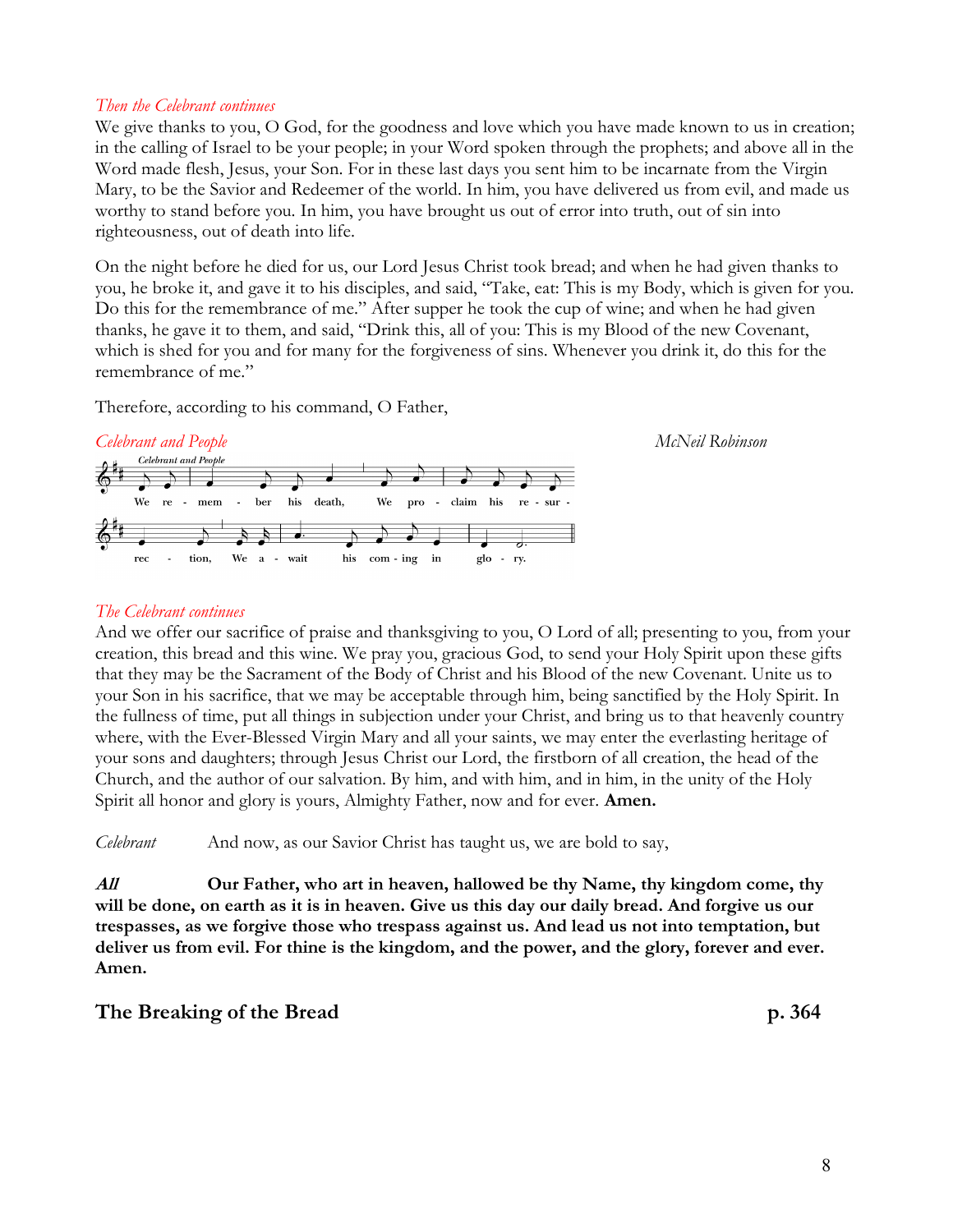

### The Celebrant says

The Gifts of God for the People of God. Take them in remembrance that Christ died for you, and feed on him in your hearts by faith, with thanksgiving.

## An Act of Spiritual Communion (for those watching from home)

Lord Christ, I believe that you are truly present in the Holy Sacrament, and, since I cannot now receive you sacramentally, I beseech you to at least come spiritually into my heart. I unite myself with you and embrace you with all my being. Let nothing separate me from you; let me serve you in this life until, by your grace, I come to your glorious kingdom and unending peace. Amen.

## Hymns

286 Who are these like stars appearing 692 I heard the voice of Jesus say

After Communion, all stand and the Celebrant says

Let us pray.

### Celebrant and People

Almighty and everliving God, we thank you for feeding us with the spiritual food of the most precious Body and Blood of your Son our Savior Jesus Christ; and for assuring us in these holy mysteries that we are living members of the Body of your Son, and heirs of your eternal kingdom. And now, Father, send us out to do the work you have given us to do, to love and serve you as faithful witnesses of Christ our Lord. To him, to you, and to the Holy Spirit, be honor and glory, now and for ever. Amen.

The Celebrant blesses the people and then they are dismissed, responding

| People | Thanks be to God. Alleluia, Alleluia!           |           |
|--------|-------------------------------------------------|-----------|
|        | <b>Hymn 664</b> My Shepherd will supply my need |           |
|        | <b>Voluntary</b> Prelude and Fugue in C Minor   | J.S. Bach |

Altar flowers: The flowers on the Altar are given to the Glory of God in loving memory of Marie King by her husband Edward.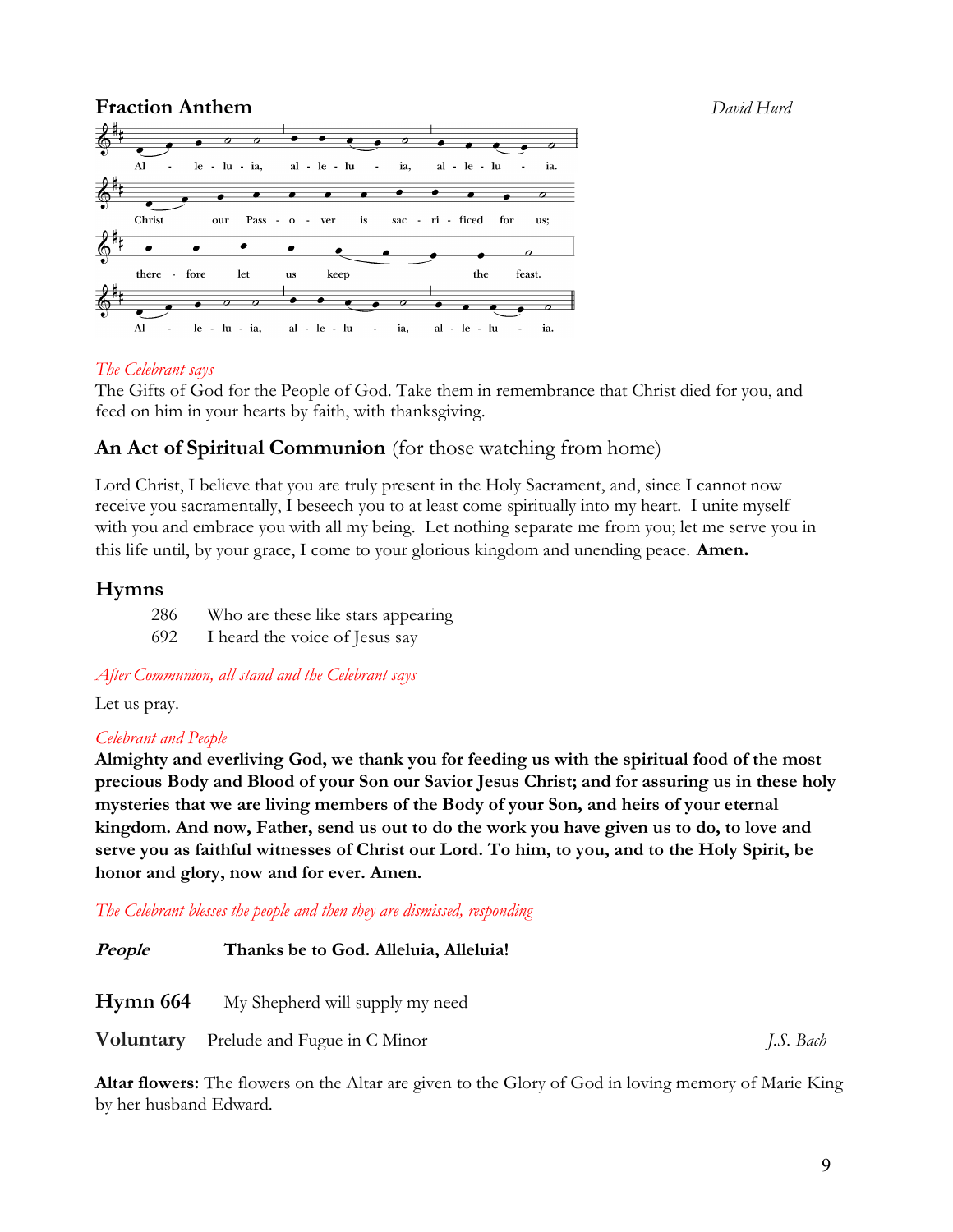#### Participants in the Liturgy

Celebrant The Rev'd Rob Travis

Preacher The Rev'd Gus Chrysson

> Lector Molly Froelich

Verger Kathy Conrad

**Chalicers** Diane Popalis, Betsy Lehman

Acolytes Peter Biesecker, Nalou Maliphone, Henry Danielik, Ford Ramsay, Lewis Biesecker

> Organist & Choirmaster Charles Hogan

Video & audio engineering Robin Hardman

Acknowledgements

Text for the liturgy from The Book of Common Prayer, New York: Church Publishing, 1979, 231, 355-365, 388-389; Search committee prayer: Prayers for Pastor & People, Compiled and edited by Carl G. Carlozzi, New York: Church Publishing Incorporated, 1984, 139. Used with permission. The Bible text is from the New Revised Standard Version Bible, © 1989 by the Division of Christian Education of the National Council of the Churches of Christ in the USA, and used by permission. Originated in riteplanning.com, © 2020 Church Publishing Inc. All rights reserved. The following music is reprinted with permission under ONE LICENSE # A-716676. All rights reserved. Gloria & Sanctus by William Mathias, © Oxford University Press; Pascha nostrum by David Hurd, © 1981, G.I.A. Publications; Memorial Acclamation by McNeil Robinson, © 1984 Theodore Presser Co.

#### Vestry 2022

Frosty Culp – Senior Warden John Wall – Junior Warden John Haworth – Clerk David Jones – Treasurer Carroll Ann Miller Stephanie Gardner-Cole Chris Grimes Beth Penley Diane Popalis Audrey Congdon Harris Evie Cottam Sally Bulla Emily Fisher Laura Simcox